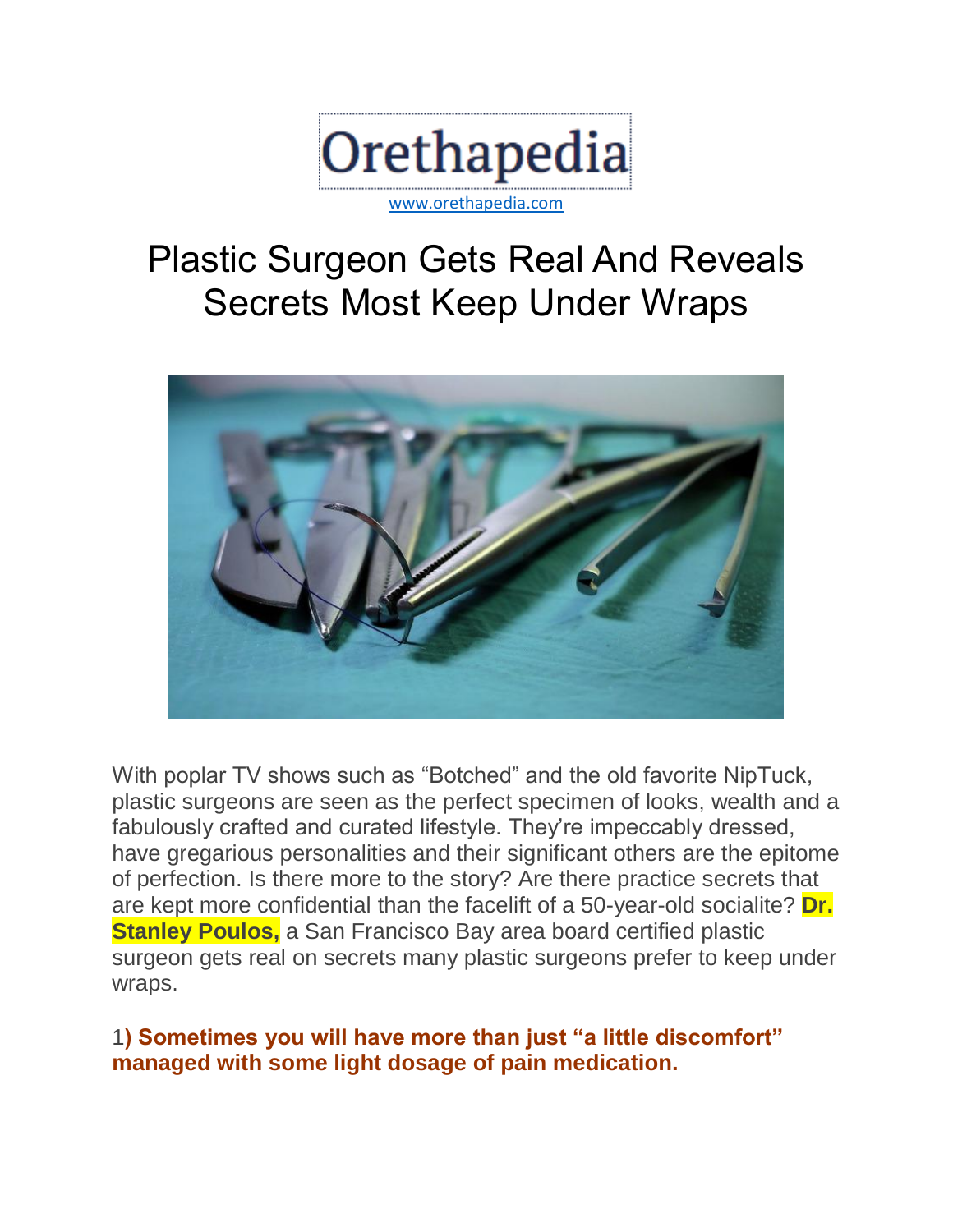Everyone has a different pain threshold and post op bruising and swelling vary so certain procedures will take longer to recover from. Abdominoplasty, body lifts, and combination surgeries like "mommy makeover" are just a few examples of procedures where recovery may be extended.

Many people who have had procedures can think of a time a few days post op where they wanted to curse their surgeon or ask "why in the world did I do this?"

Just because it's an elective aesthetic surgery doesn't make it any less of an operation. Dr. Poulos explains that there are two very important things you want to get clear on, the actual level of pain and recovery time. Recovery time to return to ranching or running marathons may be a lot different than being able to drive or get out. He advises speaking to a few friends or references who had the same procedure. Just remember that like childbirth as time goes by the experience may seem easier than it was.

"You need to know so you can make necessary arrangements with work and childcare or elder care if need be. Some procedures can take at least a week or two before resuming normal activity so the more realistic the expectations the better," adds Poulos.

## **2) There may be more than just "minimal scarring."**

"Scarring has nothing to do with the surgeon's skill and everything to do with the patient's genetics," clarifies Dr. Poulos. He goes on to explain that a highly skilled plastic surgeon can do the same exact procedure with closure on two different people. One will have minimal scarring while the other will not." People with darker complexions should consider this before deciding to do a procedure and certainly consult with your doctor's team who can recommend remedies that help with scarring.

## **3) Cellulite removal isn't just easily "zapped away" with a laser.**

Today there are many options available, each claiming to treat cellulite effectively. Some are a bit more invasive. Cellulaze for example is a highly promoted actual surgical procedure using an invasive laser that